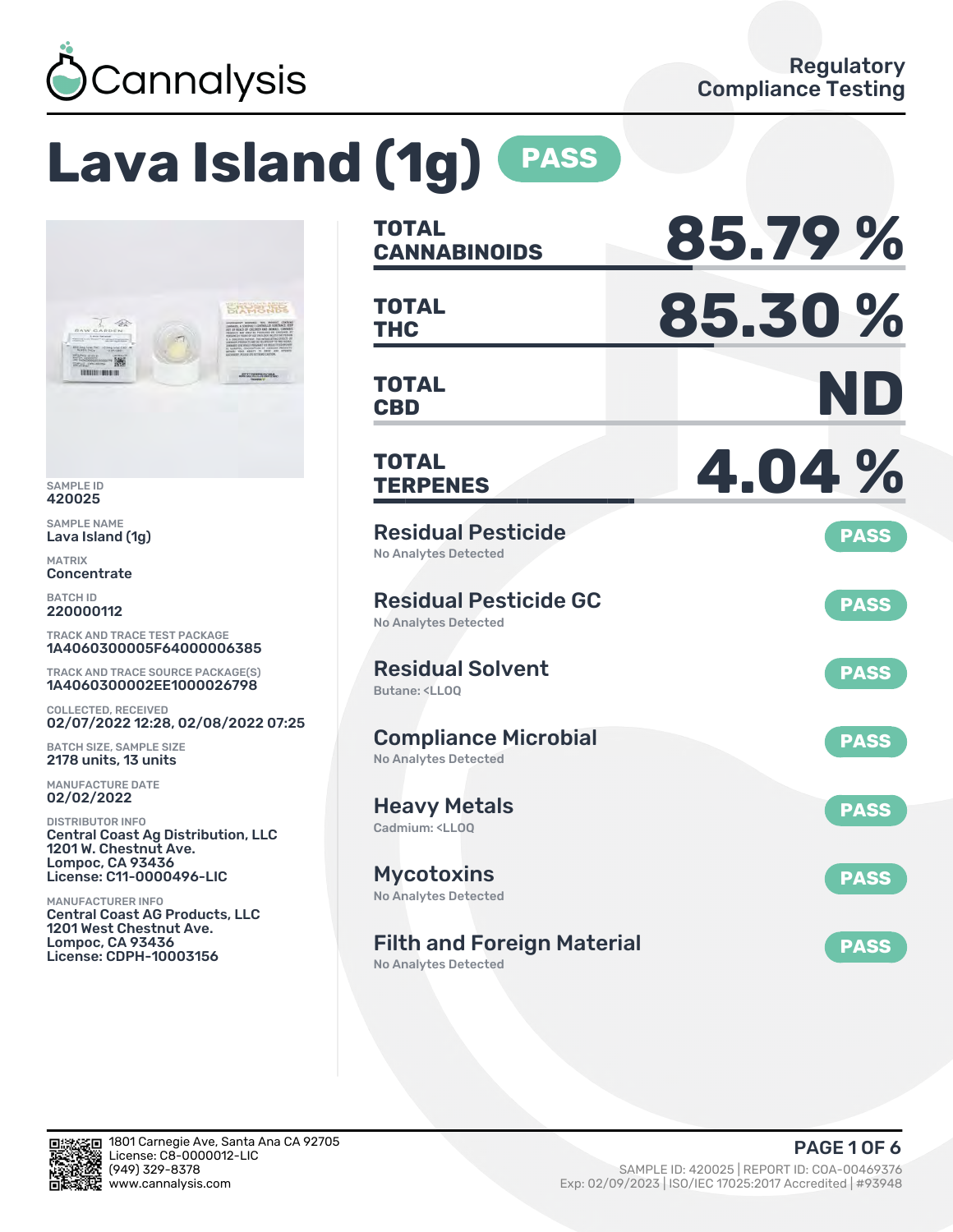

## CANNABINOID ANALYSIS

- Total THC,CBD value(s) have been decarboxylated.
- Total Cannabinoid value(s) have been decarboxylated.  $\bf{0}$

| TOTAL THC:          | 853.0 mg/g (85.30 %), 853 mg per package |
|---------------------|------------------------------------------|
| TOTAL CBD:          | ND.                                      |
| TOTAL CANNABINOIDS: | 857.9 mg/g (85.79 %)                     |

UNIT OF MEASUREMENT: Milligrams per Gram(mg/g)

| <b>ANALYTE</b>         | <b>RESULT</b>         | LOD.   | <b>LLOO</b> |                  | <b>ANALYTE</b> | <b>RESULT</b> | <b>LOD</b> | LL <sub>00</sub> |
|------------------------|-----------------------|--------|-------------|------------------|----------------|---------------|------------|------------------|
| <b>THCa</b>            | 969.8 mg/g (96.98 %)  | 0.5000 | 1.0000      | CBDa             |                | <b>ND</b>     | 0.5000     | 1.0000           |
| D9THC                  | 2.464 mg/g (0.2464 %) | 0.5000 | 1.0000      | CBD              |                | <b>ND</b>     | 0.5000     | 1.0000           |
| D8THC                  | ND                    | 0.5000 | 1.0000      | CBD <sub>v</sub> |                | <b>ND</b>     | 0.5000     | 1.0000           |
| <b>CBN</b>             | <b>ND</b>             | 0.5000 | 1.0000      | CBCa             |                | <b>ND</b>     | 0.5000     | 1.0000           |
| THCva                  | 4.891 mg/g (0.4891%)  | 0.5000 | 1.0000      | CBC              |                | <b>ND</b>     | 0.5000     | 1.0000           |
| <b>THC<sub>v</sub></b> | <b>ND</b>             | 0.5000 | 1.0000      | CBGa             |                | <b>ND</b>     | 0.5000     | 1.0000           |
| <b>ExoTHC</b>          | $<$ 1 mg/g            | 0.5000 | 1.0000      | <b>CBG</b>       |                | <b>ND</b>     | 0.5000     | 1.0000           |
| <b>CBL</b>             | ND                    | 0.5000 | 1.0000      |                  |                |               |            |                  |
|                        |                       |        |             |                  |                |               |            |                  |

#### ADDITIONAL INFORMATION

| Method:              | SOP-TECH-001 | Sample Prepped: 02/08/2022 16:54  | Sample Approved: 02/09/2022 13:24  |  |
|----------------------|--------------|-----------------------------------|------------------------------------|--|
| Instrument: UPLC-DAD |              | Sample Analyzed: 02/08/2022 17:17 | Prep-Analytical Batch: 35385-29222 |  |

## TERPENE ANALYSIS

|  | <b>TOTAL TERPENES:</b> |
|--|------------------------|
|--|------------------------|

40.45 mg/g (4.045 %)

| <b>ANALYTE</b>  | <b>RESULT</b>           | LOD    | LLOO   | <b>ANALYTE</b>         | <b>RESULT</b>                                      | LOD    | <b>LLOO</b> |
|-----------------|-------------------------|--------|--------|------------------------|----------------------------------------------------|--------|-------------|
| 3-Carene        | <b>ND</b>               | 1.000  | 2.500  | Alpha bisabolol        | <b>ND</b>                                          | 0.1000 | 0.50        |
| Alpha cedrene   | <b>ND</b>               | 1.000  | 2.500  | Alpha humulene         | 2.999 mg/g $(0.2999\%)$                            | 0.5000 | 1.000       |
| Alpha pinene    | 1.619 mg/g $(0.1619\%)$ | 0.1000 | 1.000  | Alpha terpinene        | <b>ND</b>                                          | 0.5000 | 1.000       |
| Alpha terpineol | 1.038 mg/g $(0.1038\%)$ | 0.3260 | 0.6520 | Beta caryophyllene     | 8.562 mg/g (0.8562 %)                              | 0.5000 | 1.00C       |
| Beta myrcene    | 8.910 mg/g (0.8910 %)   | 0.5000 | 1.000  | Beta pinene            | <lloq< td=""><td>0.6070</td><td>1.214</td></lloq<> | 0.6070 | 1.214       |
| Borneol         | ND                      | 1.000  | 2.500  | Camphene               | <b>ND</b>                                          | 0.5000 | 1.00C       |
| Camphor         | <b>ND</b>               | 0.1000 | 0.5000 | Caryophyllene oxide ND |                                                    | 0.5000 | 2.500       |
|                 |                         |        |        |                        |                                                    |        |             |

UNIT OF MEASUREMENT: Milligrams per Gram(mg/g)

| <b>ND</b>               | 1.000                                            | 2.500  |  | Alpha bisabolol     | <b>ND</b>                                          | 0.1000 | 0.5000 |
|-------------------------|--------------------------------------------------|--------|--|---------------------|----------------------------------------------------|--------|--------|
| <b>ND</b>               | 1.000                                            | 2.500  |  | Alpha humulene      | 2.999 mg/g (0.2999 %)                              | 0.5000 | 1.000  |
| 1.619 mg/g $(0.1619\%)$ | 0.1000                                           | 1.000  |  | Alpha terpinene     | <b>ND</b>                                          | 0.5000 | 1.000  |
| 1.038 mg/g $(0.1038\%)$ | 0.3260                                           | 0.6520 |  | Beta caryophyllene  | 8.562 mg/g (0.8562 %)                              | 0.5000 | 1.000  |
| 8.910 mg/g (0.8910 %)   | 0.5000                                           | 1.000  |  | Beta pinene         | <lloq< td=""><td>0.6070</td><td>1.214</td></lloq<> | 0.6070 | 1.214  |
| <b>ND</b>               | 1.000                                            | 2.500  |  | Camphene            | <b>ND</b>                                          | 0.5000 | 1.000  |
| <b>ND</b>               | 0.1000                                           | 0.5000 |  | Caryophyllene oxide | <b>ND</b>                                          | 0.5000 | 2.500  |
| <b>ND</b>               | 0.5000                                           | 1.000  |  | Cis geraniol        | <b>ND</b>                                          | 1.000  | 2.500  |
| <b>ND</b>               | 2.500                                            | 5.000  |  | Eucalyptol          | <b>ND</b>                                          | 0.1000 | 0.5000 |
| 1.745 mg/g (0.1745 %)   | 0.5000                                           | 1.000  |  | Fenchone            | <b>ND</b>                                          | 0.1000 | 0.5000 |
| <b>ND</b>               | 0.1000                                           | 0.5000 |  | Gamma terpineol     | <b>ND</b>                                          | 0.2090 | 0.5230 |
| <b>ND</b>               | 0.1000                                           | 0.5000 |  | Guaiol              | <b>ND</b>                                          | 2.500  | 5.000  |
| <b>ND</b>               | 0.5000                                           | 1.000  |  | Isopulegol          | <b>ND</b>                                          | 2.500  | 5.000  |
| 10.20 mg/g (1.020 %)    | 0.5000                                           | 2.500  |  | Linalool            | 2.314 mg/g $(0.2314\%)$                            | 0.5000 | 1.000  |
| <b>ND</b>               | 1.000                                            | 2.500  |  | Ocimene 1           | <b>ND</b>                                          | 0.1550 | 0.3100 |
| 2.376 mg/g (0.2376 %)   | 0.3450                                           | 1.725  |  | P-cymene            | <b>ND</b>                                          | 0.5230 | 1.045  |
|                         | 0.5000                                           | 1.000  |  | Pulegone            | <b>ND</b>                                          | 0.1000 | 0.5000 |
| <b>ND</b>               | 0.5000                                           | 1.000  |  | Terpinolene         | $0.6797$ mg/g $(0.0680%)$                          | 0.1000 | 0.5000 |
|                         | 2.500                                            | 5.000  |  | Trans geraniol      | <b>ND</b>                                          | 0.5000 | 2.500  |
| ND                      | 0.5000                                           | 2.500  |  | Valencene           | <b>ND</b>                                          | 0.5000 | 1.000  |
|                         | P-mentha-1,5-diene ND<br>Trans beta farnesene ND |        |  |                     |                                                    |        |        |



1801 Carnegie Ave, Santa Ana CA 92705 License: C8-0000012-LIC<br>(949) 329-8378

(949) 329-8378 SAMPLE ID: 420025 | REPORT ID: COA-00469376 www.cannalysis.com Exp: 02/09/2023 | ISO/IEC 17025:2017 Accredited | #93948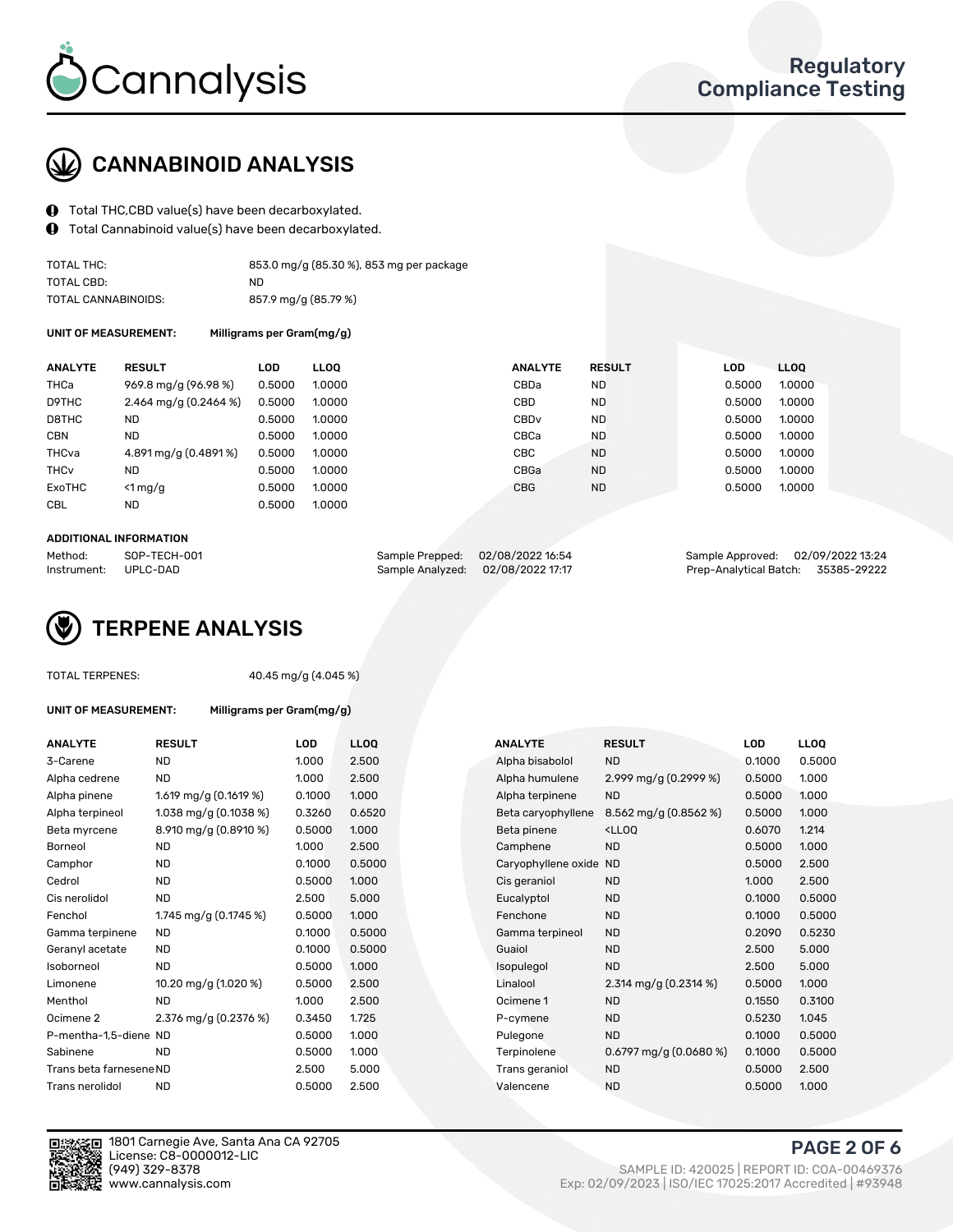

## Regulatory Compliance Testing

#### ADDITIONAL INFORMATION

Method: SOP-TECH-027 Sample Prepped: 02/08/2022 11:10 Sample Approved: 02/09/2022 10:46 Prep-Analytical Batch: 35367-29205



RESIDUAL PESTICIDE ANALYSIS PASS

UNIT OF MEASUREMENT: Micrograms per Gram(ug/g)

| <b>ANALYTE</b>    | <b>RESULT</b> | LOD    | LL <sub>OO</sub> | <b>ACTION LEVEL</b> |      | <b>ANALYTE</b>      | <b>RESULT</b> | <b>LOD</b> | <b>LLOQ</b> | <b>ACTION LEVEL</b> |      |
|-------------------|---------------|--------|------------------|---------------------|------|---------------------|---------------|------------|-------------|---------------------|------|
| Abamectin         | <b>ND</b>     | 0.0200 | 0.0400           | 0.1000              | Pass | Acephate            | <b>ND</b>     | 0.0200     | 0.0400      | 0.1000              | Pass |
| Acequinocyl       | <b>ND</b>     | 0.0200 | 0.0400           | 0.1000              | Pass | Acetamiprid         | <b>ND</b>     | 0.0200     | 0.0400      | 0.1000              | Pass |
| Aldicarb          | <b>ND</b>     | 0.0200 | 0.0400           | 0.0                 | Pass | Azoxystrobin        | <b>ND</b>     | 0.0200     | 0.0400      | 0.1000              | Pass |
| Bifenazate        | <b>ND</b>     | 0.0200 | 0.0400           | 0.1000              | Pass | <b>Bifenthrin</b>   | <b>ND</b>     | 0.0200     | 0.0400      | 3.000               | Pass |
| <b>Boscalid</b>   | <b>ND</b>     | 0.0200 | 0.0400           | 0.1000              | Pass | Carbarvl            | <b>ND</b>     | 0.0200     | 0.0400      | 0.5000              | Pass |
| Carbofuran        | <b>ND</b>     | 0.0200 | 0.0400           | 0.0                 | Pass | Chlorantraniliprole | <b>ND</b>     | 0.0200     | 0.0400      | 10.00               | Pass |
| Clofentezine      | <b>ND</b>     | 0.0200 | 0.0400           | 0.1000              | Pass | Coumaphos           | <b>ND</b>     | 0.0200     | 0.0400      | 0.0                 | Pass |
| Cyfluthrin        | <b>ND</b>     | 0.4000 | 1.000            | 2.000               | Pass | Cypermethrin        | <b>ND</b>     | 0.4000     | 1.000       | 1.000               | Pass |
| Daminozide        | <b>ND</b>     | 0.0200 | 0.0400           | 0.0                 | Pass | Diazinon            | <b>ND</b>     | 0.0200     | 0.0400      | 0.1000              | Pass |
| <b>Dichlorvos</b> | <b>ND</b>     | 0.0200 | 0.0400           | 0.0                 | Pass | Dimethoate          | <b>ND</b>     | 0.0200     | 0.0400      | 0.0                 | Pass |
| Dimethomorph      | <b>ND</b>     | 0.0200 | 0.0400           | 2.000               | Pass | <b>Ethoprophos</b>  | <b>ND</b>     | 0.0200     | 0.0400      | 0.0                 | Pass |
| Etofenprox        | <b>ND</b>     | 0.0200 | 0.0400           | 0.0                 | Pass | Etoxazole           | <b>ND</b>     | 0.0200     | 0.0400      | 0.1000              | Pass |
| Fenhexamid        | <b>ND</b>     | 0.0200 | 0.0400           | 0.1000              | Pass | Fenoxycarb          | <b>ND</b>     | 0.0200     | 0.0400      | 0.0                 | Pass |
| Fenpyroximate     | <b>ND</b>     | 0.0200 | 0.0400           | 0.1000              | Pass | Fipronil            | <b>ND</b>     | 0.0400     | 0.1000      | 0.0                 | Pass |
| Flonicamid        | <b>ND</b>     | 0.0200 | 0.0400           | 0.1000              | Pass | Fludioxonil         | <b>ND</b>     | 0.0200     | 0.0400      | 0.1000              | Pass |
| Hexythiazox       | <b>ND</b>     | 0.0200 | 0.0400           | 0.1000              | Pass | Imazalil            | <b>ND</b>     | 0.0200     | 0.0400      | 0.0                 | Pass |
| Imidacloprid      | <b>ND</b>     | 0.0200 | 0.0400           | 5.000               | Pass | Kresoxim methyl     | <b>ND</b>     | 0.0200     | 0.0400      | 0.1000              | Pass |
| Malathion         | <b>ND</b>     | 0.0200 | 0.0400           | 0.5000              | Pass | Metalaxyl           | <b>ND</b>     | 0.0200     | 0.0400      | 2.000               | Pass |
| Methiocarb        | <b>ND</b>     | 0.0200 | 0.0400           | 0.0                 | Pass | Methomyl            | <b>ND</b>     | 0.0200     | 0.0400      | 1.000               | Pass |
| Mevinphos         | <b>ND</b>     | 0.0200 | 0.0400           | 0.0                 | Pass | Myclobutanil        | <b>ND</b>     | 0.0200     | 0.0400      | 0.1000              | Pass |
| Naled             | <b>ND</b>     | 0.0200 | 0.0400           | 0.1000              | Pass | Oxamyl              | <b>ND</b>     | 0.0200     | 0.0400      | 0.5000              | Pass |
| Paclobutrazol     | <b>ND</b>     | 0.0200 | 0.0400           | 0.0                 | Pass | Permethrins         | <b>ND</b>     | 0.0400     | 0.1000      | 0.5000              | Pass |
| Phosmet           | <b>ND</b>     | 0.0200 | 0.0400           | 0.1000              | Pass | Piperonyl butoxide  | <b>ND</b>     | 0.0200     | 0.0400      | 3.000               | Pass |
| Prallethrin       | <b>ND</b>     | 0.0200 | 0.0400           | 0.1000              | Pass | Propiconazole       | <b>ND</b>     | 0.0200     | 0.0400      | 0.1000              | Pass |
| Propoxur          | <b>ND</b>     | 0.0200 | 0.0400           | 0.0                 | Pass | Pyrethrins          | <b>ND</b>     | 0.0200     | 0.0400      | 0.5000              | Pass |
| Pyridaben         | <b>ND</b>     | 0.0200 | 0.0400           | 0.1000              | Pass | Spinetoram          | <b>ND</b>     | 0.0200     | 0.0400      | 0.1000              | Pass |
| Spinosad          | <b>ND</b>     | 0.0300 | 0.0700           | 0.1000              | Pass | Spiromesifen        | <b>ND</b>     | 0.0200     | 0.0400      | 0.1000              | Pass |
| Spirotetramat     | <b>ND</b>     | 0.0200 | 0.0400           | 0.1000              | Pass | Spiroxamine         | <b>ND</b>     | 0.0200     | 0.0400      | 0.0                 | Pass |
| Tebuconazole      | <b>ND</b>     | 0.0200 | 0.0400           | 0.1000              | Pass | Thiacloprid         | <b>ND</b>     | 0.0200     | 0.0400      | 0.0                 | Pass |
| Thiamethoxam      | <b>ND</b>     | 0.0200 | 0.0400           | 5.000               | Pass | Trifloxystrobin     | <b>ND</b>     | 0.0200     | 0.0400      | 0.1000              | Pass |
|                   |               |        |                  |                     |      |                     |               |            |             |                     |      |

### ADDITIONAL INFORMATION

Method: SOP-TECH-002 Sample Prepped: 02/08/2022 14:01 Sample Approved: 02/09/2022 13:31<br>Instrument: LC-MS/MS Sample Analyzed: 02/08/2022 14:37 Prep-Analytical Batch: 35377-29217 Prep-Analytical Batch: 35377-29217

PAGE 3 OF 6

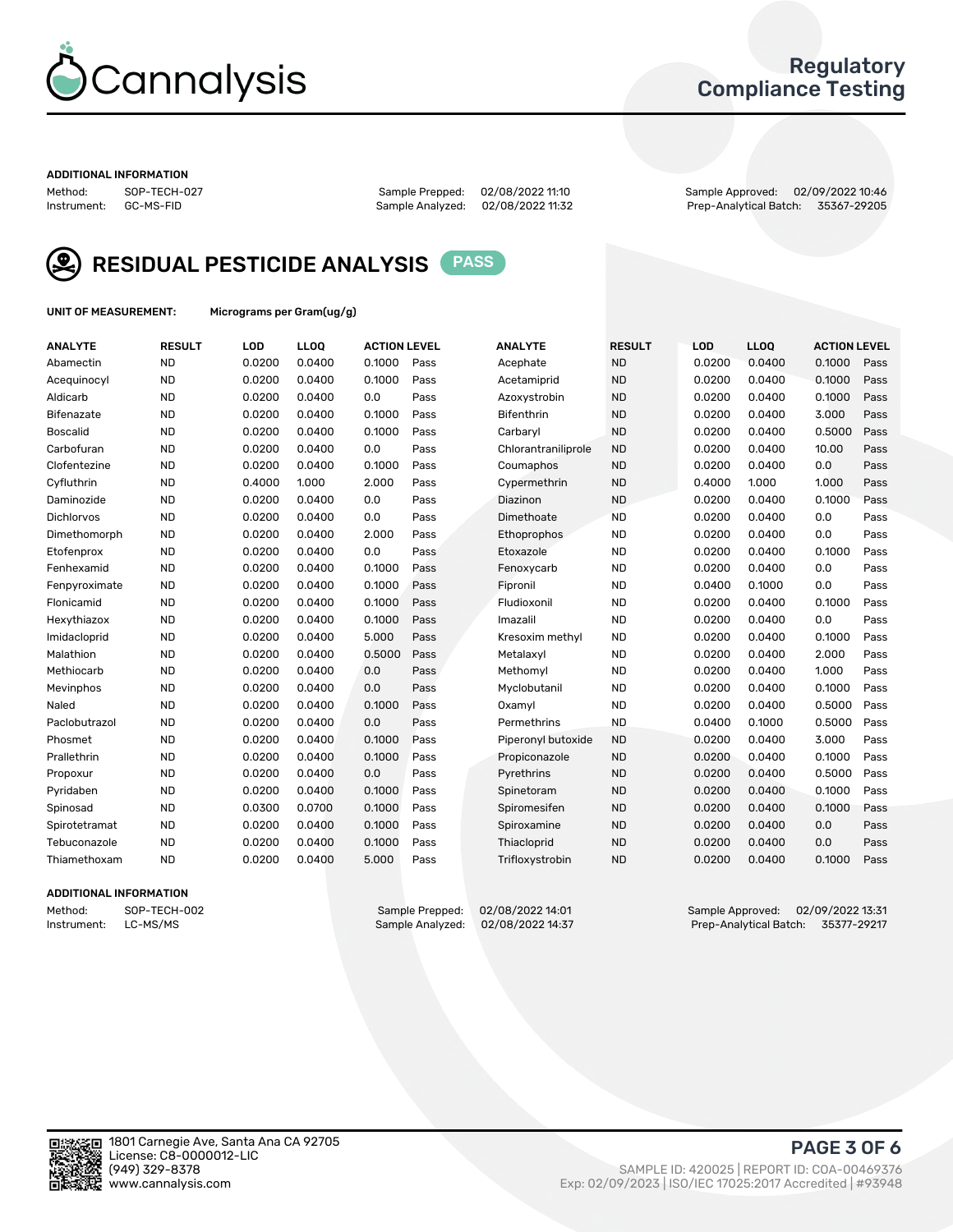

## RESIDUAL PESTICIDE GC ANALYSIS PASS

| UNIT OF MEASUREMENT: |               | Micrograms per Gram(ug/g) |             |                     |      |                |               |        |             |                     |      |  |
|----------------------|---------------|---------------------------|-------------|---------------------|------|----------------|---------------|--------|-------------|---------------------|------|--|
| <b>ANALYTE</b>       | <b>RESULT</b> | LOD                       | <b>LLOO</b> | <b>ACTION LEVEL</b> |      | <b>ANALYTE</b> | <b>RESULT</b> | LOD    | <b>LLOO</b> | <b>ACTION LEVEL</b> |      |  |
| Captan               | <b>ND</b>     | 0.1000                    | 0.2000      | 0.7000              | Pass | Chlordane      | <b>ND</b>     | 0.0109 | 0.0136      | 0.0                 | Pass |  |
| Methyl parathion     | <b>ND</b>     | 0.0400                    | 0.1000      | 0.0                 | Pass | <b>PCNB</b>    | <b>ND</b>     | 0.0200 | 0.0400      | 0.1000              | Pass |  |
| Chlorfenapyr         | <b>ND</b>     | 0.0800                    | 0.1000      | 0.0                 | Pass | Chlorpyrifos   | <b>ND</b>     | 0.0800 | 0.1000      | 0.0                 | Pass |  |

## ADDITIONAL INFORMATION

| - Method:            | SUP-TECH-010 | Sample Prepped: U2/U8/2022 14:01  | Sample Approved: U2/U9/2022 T1:42  |  |
|----------------------|--------------|-----------------------------------|------------------------------------|--|
| Instrument: GC-MS/MS |              | Sample Analyzed: 02/08/2022 14:38 | Prep-Analytical Batch: 35378-29219 |  |
|                      |              |                                   |                                    |  |

Method: SOP-TECH-010 Sample Prepped: 02/08/2022 14:01 Sample Approved: 02/09/2022 11:42



UNIT OF MEASUREMENT: Micrograms per Gram(ug/g)

| <b>ANALYTE</b>       | <b>RESULT</b> | LOD    | <b>LLOO</b> | <b>ACTION LEVEL</b> |      | <b>ANALYTE</b>     | <b>RESULT</b>                                                               | <b>LOD</b> | <b>LLOO</b> | <b>ACTION LEVEL</b> |      |
|----------------------|---------------|--------|-------------|---------------------|------|--------------------|-----------------------------------------------------------------------------|------------|-------------|---------------------|------|
| Acetone              | <b>ND</b>     | 50.00  | 100.0       | 5000                | Pass | Acetonitrile       | <b>ND</b>                                                                   | 50.00      | 100.0       | 410.0               | Pass |
| Benzene              | <b>ND</b>     | 0.5000 | 1.000       | 1.000               | Pass | <b>Butane</b>      | <lloo< td=""><td>50.00</td><td>100.0</td><td>5000</td><td>Pass</td></lloo<> | 50.00      | 100.0       | 5000                | Pass |
| Chloroform           | <b>ND</b>     | 0.5000 | 1.000       | 1.000               | Pass | Ethanol            | <b>ND</b>                                                                   | 50.00      | 100.0       | 5000                | Pass |
| <b>Ethyl Acetate</b> | <b>ND</b>     | 50.00  | 100.0       | 5000                | Pass | <b>Ethyl Ether</b> | <b>ND</b>                                                                   | 50.00      | 100.0       | 5000                | Pass |
| Ethylene oxide       | <b>ND</b>     | 0.5000 | 1.000       | 1.000               | Pass | Heptane            | <b>ND</b>                                                                   | 50.00      | 100.0       | 5000                | Pass |
| Hexane               | <b>ND</b>     | 50.00  | 100.0       | 290.0               | Pass | Isopropyl Alcohol  | <b>ND</b>                                                                   | 50.00      | 100.0       | 5000                | Pass |
| Methanol             | <b>ND</b>     | 50.00  | 100.0       | 3000                | Pass | Methylene chloride | <b>ND</b>                                                                   | 0.5000     | 1.000       | 1.000               | Pass |
| Pentane              | <b>ND</b>     | 50.00  | 100.0       | 5000                | Pass | Propane            | <b>ND</b>                                                                   | 50.00      | 200.0       | 5000                | Pass |
| Toluene              | <b>ND</b>     | 50.00  | 100.0       | 890.0               | Pass | Xvlenes            | <b>ND</b>                                                                   | 50.08      | 100.0       | 2170                | Pass |
| Trichloroethylene    | <b>ND</b>     | 0.5000 | 1.000       | 1.000               | Pass | 1.2-Dichloroethane | <b>ND</b>                                                                   | 0.5000     | 1.000       | 1.000               | Pass |

#### ADDITIONAL INFORMATION

Method: SOP-TECH-021 Sample Prepped: 02/08/2022 11:28 Sample Approved: 02/09/2022 13:55<br>Instrument: HS-GC-MS/FID Sample Analyzed: 02/08/2022 13:02 Prep-Analytical Batch: 35368-29209 Prep-Analytical Batch: 35368-29209



UNIT OF MEASUREMENT: Cycle Threshold (Ct)

| <b>ANALYTE</b>                        | <b>RESULT</b>          | LOD   | <b>LLOO</b> |                 | <b>ACTION LEVEL</b> | <b>ANALYTE</b> | <b>RESULT</b>    | <b>LOD</b> | <b>LLOO</b>      |     | <b>ACTION LEVEL</b> |
|---------------------------------------|------------------------|-------|-------------|-----------------|---------------------|----------------|------------------|------------|------------------|-----|---------------------|
| A.fumigatus                           | ND                     | 33.00 | 0.0         | 0.0             | Pass                | A. flavus      | <b>ND</b>        | 33.00      | 0.0              | 0.0 | Pass                |
| A. niger                              | <b>ND</b>              | 33.00 | 0.0         | 0.0             | Pass                | A. terreus     | <b>ND</b>        | 33.00      | 0.0              | 0.0 | Pass                |
| <b>STEC</b>                           | <b>ND</b>              | 33.00 | 0.0         | 0.0             | Pass                | Salmonella spp | <b>ND</b>        | 33.00      | 0.0              | 0.0 | Pass                |
|                                       | ADDITIONAL INFORMATION |       |             |                 |                     |                |                  |            |                  |     |                     |
| SOP-TECH-016, SOP-TECH-022<br>Method: |                        |       |             | Sample Prepped: | 02/09/2022 09:17    |                | Sample Approved: |            | 02/09/2022 14:45 |     |                     |

Instrument: qPCR Sample Analyzed: 02/09/2022 11:37 Prep-Analytical Batch: 35382-29230

PAGE 4 OF 6

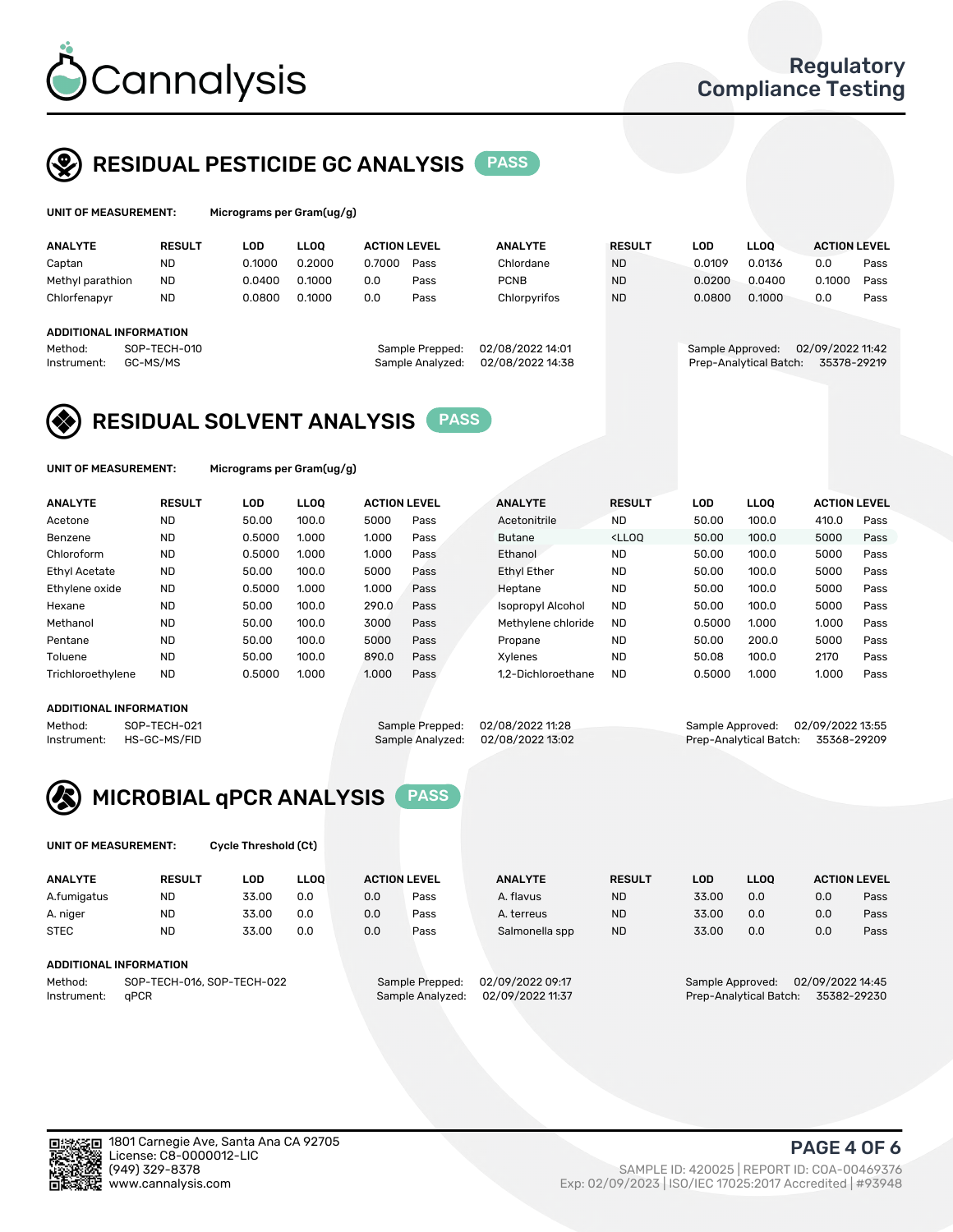



| UNIT OF MEASUREMENT: | Micrograms per Gram(ug/g) |
|----------------------|---------------------------|
|                      |                           |

| <b>ANALYTE</b>         | <b>RESULT</b> | LOD    | <b>LLOO</b> | <b>ACTION LEVEL</b> | <b>ANALYTE</b>   | <b>RESULT</b>                                                                    | LOD              | <b>LLOO</b>            | <b>ACTION LEVEL</b> |      |
|------------------------|---------------|--------|-------------|---------------------|------------------|----------------------------------------------------------------------------------|------------------|------------------------|---------------------|------|
| Arsenic                | ND.           | 0.0120 | 0.1000      | 0.2000 Pass         | Cadmium          | <lloo< td=""><td>0.0072</td><td>0.0500</td><td>0.2000 Pass</td><td></td></lloo<> | 0.0072           | 0.0500                 | 0.2000 Pass         |      |
| Lead                   | <b>ND</b>     | 0.0068 | 0.0500      | 0.5000 Pass         | Mercury          | <b>ND</b>                                                                        | 0.0060           | 0.0500                 | 0.1000              | Pass |
|                        |               |        |             |                     |                  |                                                                                  |                  |                        |                     |      |
| ADDITIONAL INFORMATION |               |        |             |                     |                  |                                                                                  |                  |                        |                     |      |
| Method:                | SOP-TECH-013  |        |             | Sample Prepped:     | 02/08/2022 15:00 |                                                                                  | Sample Approved: |                        | 02/08/2022 21:27    |      |
| Instrument:            | ICP-MS        |        |             | Sample Analyzed:    | 02/08/2022 15:54 |                                                                                  |                  | Prep-Analytical Batch: | 35384-29220         |      |
|                        |               |        |             |                     |                  |                                                                                  |                  |                        |                     |      |



Micrograms per Kilogram(ug/kg)

| <b>ANALYTE</b>          | <b>RESULT</b> | LOD   | LLOO  | <b>ACTION LEVEL</b> |      | <b>ANALYTE</b> |           | <b>RESULT</b> | LOD   | <b>LLOO</b> | <b>ACTION LEVEL</b> |      |
|-------------------------|---------------|-------|-------|---------------------|------|----------------|-----------|---------------|-------|-------------|---------------------|------|
| Aflatoxin B1            | <b>ND</b>     | 1.000 | 2.000 |                     | N/A  | Aflatoxin B2   | <b>ND</b> |               | 2.000 | 5.000       |                     | N/A  |
| Aflatoxin G1            | <b>ND</b>     | 2.000 | 5.000 |                     | N/A  | Aflatoxin G2   | <b>ND</b> |               | 2.000 | 5.000       |                     | N/A  |
| <b>Total Aflatoxins</b> | <b>ND</b>     | 10.00 | 14.00 | 20.00               | Pass | Ochratoxin A   | <b>ND</b> |               | 1.000 | 2.000       | 20.00               | Pass |
|                         |               |       |       |                     |      |                |           |               |       |             |                     |      |
|                         |               |       |       |                     |      |                |           |               |       |             |                     |      |

#### ADDITIONAL INFORMATION

Method: SOP-TECH-020 Sample Prepped: 02/08/2022 11:32 Sample Approved: 02/09/2022 12:55 Instrument: LC-MS/MS Sample Analyzed: 02/08/2022 14:38 Prep-Analytical Batch: 35374-29218

# FILTH & FOREIGN MATERIAL ANALYSIS PASS

UNIT OF MEASUREMENT: Filth and Foreign Matter (%, #/3g)

| <b>RESULT</b>                                               | LOD | LLOO |       |      | <b>ANALYTE</b>                         | <b>RESULT</b>    | LOD | <b>LLOO</b> | <b>ACTION LEVEL</b> |                                            |
|-------------------------------------------------------------|-----|------|-------|------|----------------------------------------|------------------|-----|-------------|---------------------|--------------------------------------------|
| <b>ND</b>                                                   | 0.0 | 0.0  | 1.000 | Pass | <b>IFM</b>                             | <b>ND</b>        | 0.0 | 0.0         | 25.00               | Pass                                       |
| <b>ND</b>                                                   | 0.0 | 0.0  | 25.00 | Pass | <b>SSCD</b>                            | <b>ND</b>        | 0.0 | 0.0         | 25.00               | Pass                                       |
| ADDITIONAL INFORMATION                                      |     |      |       |      |                                        |                  |     |             |                     |                                            |
| Method:<br>SOP-TECH-009<br>Instrument:<br>Visual Inspection |     |      |       |      | 02/08/2022 11:42<br>02/08/2022 11:42   |                  |     |             | 35379-29207         |                                            |
|                                                             |     |      |       |      | <b>ACTION LEVEL</b><br>Sample Prepped: | Sample Analyzed: |     |             | Sample Approved:    | 02/08/2022 11:43<br>Prep-Analytical Batch: |